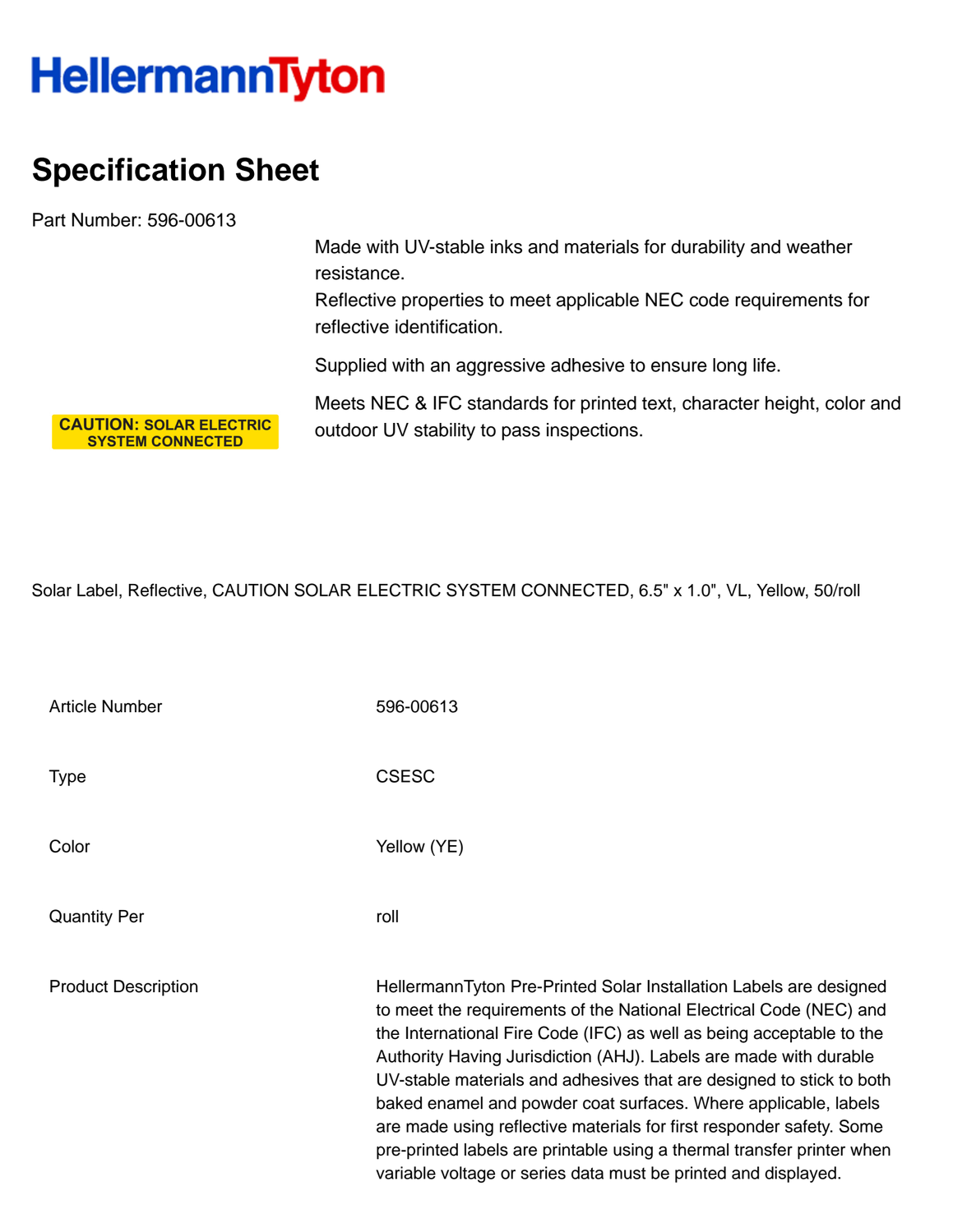| <b>Short Description</b> | Solar Label, Reflective, CAUTION SOLAR ELECTRIC SYSTEM<br>CONNECTED, 6.5" x 1.0", VL, Yellow, 50/roll |
|--------------------------|-------------------------------------------------------------------------------------------------------|
| <b>Global Part Name</b>  | CSESC-505/281-YE                                                                                      |
| Local Order Number 2     | Cross Reference = 10 per pack: 596-00672; Spanish version 50 per<br>roll: 596-00821                   |
| Width W (Imperial)       | 6.5                                                                                                   |
| Width W (Metric)         | 165.1                                                                                                 |
| Thickness T (Imperial)   | 0.0025                                                                                                |
| Thickness T (Metric)     | 64.0                                                                                                  |
| Height H (Imperial)      | 1.0                                                                                                   |
| Height H (Metric)        | 25.4                                                                                                  |
|                          |                                                                                                       |
| Material                 | Type 505/281, UV-stabilized reflective vinyl with clear polyester<br>laminate (505/281)               |
| <b>Material Shortcut</b> | 505/281                                                                                               |
| Adhesive                 | Acrylic                                                                                               |
| Halogen Free             | No                                                                                                    |